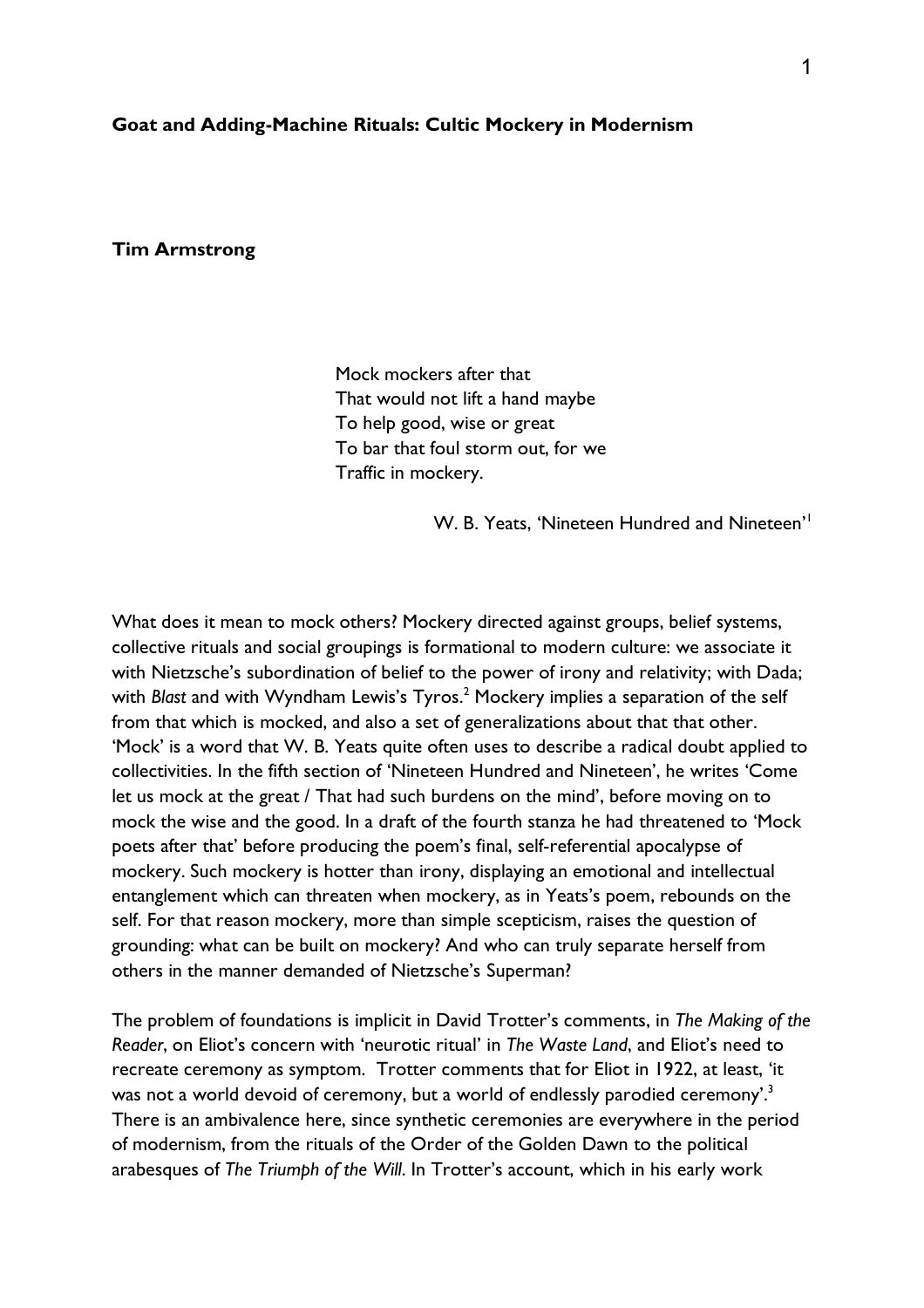focussed on the question of the implied readership of modernist texts and later looked at the construction of authorial authority, one of the problems of the modern is that of creating a constituency and a context for innovative writing. In this essay, I want to explore texts which both evoke and mock group activity (or what for historical reasons I will call cultic activity); and which raise the question of what lies outside the circle of collective life.

# **Cult and Anti-cult in Modernism**

One place we might start is John Henry Newman's novel *Loss and Gain* (1848), written soon after his conversion to Catholicism. In a dryly comic episode near the end his protagonist leaves Oxford for London. Reding's falling from Anglican orthodoxy has become public knowledge, and he is besieged by a sequence of sectarians: two Irvingites; an indecisive young woman (formerly Anglican, then New Connexion, and then a Plymouth Brother) who wishes him to lead a sect, doctrines up to him; a Jewish convert (formerly a deacon); a representative of the Truth Society; a fiery preacher who sells a Spiritual Elixir and denounces the cross as an idol; a Swedenborgian, and finally a friend of his father who warns him that Catholic priests are swindlers. The point of this gentle mockery is to display the baroque individualism and eccentricity of Protestant sects in contrast to the modesty and collectivity of the Catholic church which he visits soon after, in which 'the whole congregation was as though one vast instrument or Panharmonicon, moving all together, and, what was most remarkable, as if self-moved'.<sup>4</sup> There is, too, the 'Great Presence' of the Blessed Sacrament, before which he falls to the floor. The true sceptic cuts through sectarianism – the self-indulgent collective – to a bedrock of presence which grounds a shared ritual. Modernity itself is problematic, manifested as it is in the intensely-marketed innovations of the sects.

As Newman's novel suggests, Protestantism gives rise to factionalism, to a variety of religious movements with origins as far back as the sixteenth-century, whether mainstream like the Lutherans or obscure like, say, the Hutterites. The great age of the religious cult is the nineteenth century, which sees both a new evangelism, from the parades of the Salvation Army to the Peculiar People of Essex, one of many Methodist offshoots, and a variety of newer and more syncretic spiritual and bodily reform movements. Christian Science, with Mrs Eddy its charismatic and controlling founder, became the most insurgent sect in America and attracted the sceptical and often jealous attention of Mark Twain, Willa Cather, Sigmund Freud, and (in a satirical story by Louis Golding) even God himself.<sup>5</sup> The influence of Theosophy and related movements like that of Gurdjieff on modernism is well documented.<sup>6</sup> As the new century dawned, there was a huge variety of smaller movements dedicated to reformed living, whether religious, spiritual, or focussed on health and well-being. One of the largest groupings, with its origins in the efforts of the American Phineas Quimby (who also influenced Eddy), was New Thought – including one of my personal favourites, the Radiant Living movement founded by the British doctor Herbert Sutcliffe, first in the USA, then the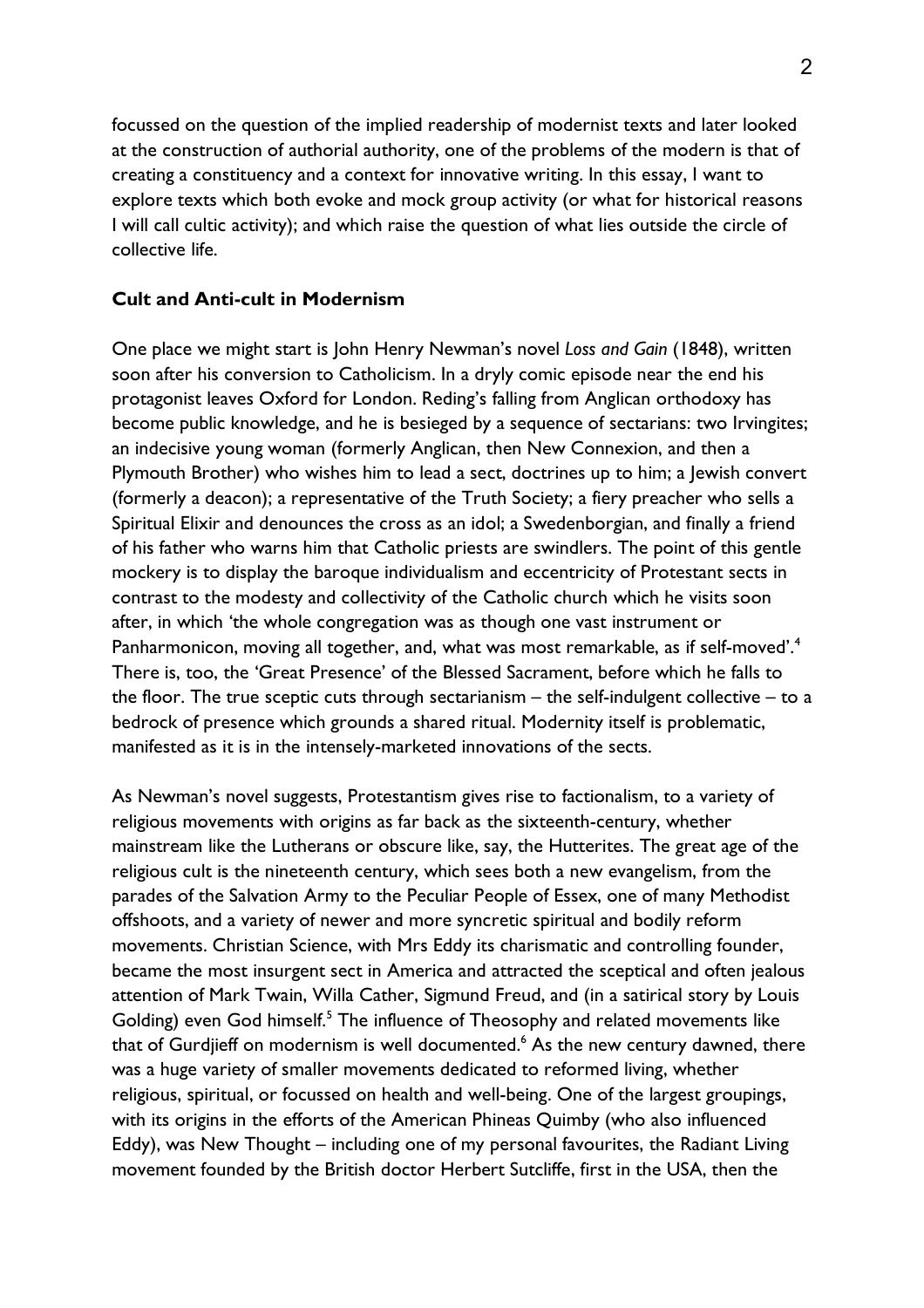UK, Canada and Australia, before finding a home in New Zealand in the 1930s.<sup>7</sup> Edmund Hillary was a Radiant Living youth worker, learning to aspire to higher things, and Radiant Hall in Christchurch was one of the key sites of the vibrant culture that Peter Simpson labels 'Bloomsbury South'.<sup>8</sup>

It goes without saying that many of these movements were to some extent cultic, driven by charismatic leaders, enforced doctrines and 'shunning' of apostates. And indeed, modernist movements in the tradition from Futurism to Surrealism and even later inherit the energies of the religious and social avant-garde, and often themselves have cultic overtones: in their opposition to mainstream culture and rejection of tradition; in their insider/outsider dynamics, expulsions and splits; in their enthusiasm for charismatic leaders; in their guarding of occult truths. The secret 'Doctrine of the Image' is one example: it was offered up by Flint (or rather Pound writing as Flint) as part of the Imagist programme, but was not 'committed to writing' and 'did not concern' the public – though its partially-occult contents are in fact visible in the 'ghosts patched with histories' of the three ur-Cantos. $\degree$ 

Modernism as a cult? The term is often deployed by detractors of modernist movements; from within, it is a matter of community and shared aims. (Interestingly, *Google ngram* indicates a spike in the use of the world 'cult' after 1930, perhaps related to the increasing analytic use of the term in anthropology and the post-Weberian sociology of Howard Becker.)<sup>10</sup> The grouping centred on Laura Riding, for example, is often defined (albeit with tinges of misogyny) in these terms. Her friend Len Lye later commented 'If I hadn't come across such a person I would have wondered what all those bloody Californian movements were about. They're all about somebody like Laura .... Dictating health and happiness . . . and hypnotising everyone'.<sup>11</sup> Riding herself wrote an essay on 'The Cult of Failure', as well as being the inspiration of the cult-analysis of Robert Graves's *The White Goddess*. <sup>12</sup> Or to take another example, when the authors of the Ern Malley hoax in Australia accounted for their aims, they characterized modernism in terms of Fascist political cults – without, it must be said, much expansion of the comparison:

Such a literary movement is the one we aimed at debunking – it began with the *Dadaist* movement in France during the last war, which gave birth to the *Surrealist* movement, which was followed in England by the *New Apocalypse* school, whose Australian counterparts are the *Angry Penguins* – this cultism resembles, on a small scale, the progress of certain European political parties. $^{\text{I3}}$ 

From the conservative James McAuley and Harold Stewart, this seems a gloss on Yeats: 'the worst / Are full of passionate intensity'.

As these examples suggest, an anti-cultic energy can inform later forms of modernism, with the accusation of cult-formation a byword for the stultification, mystification, or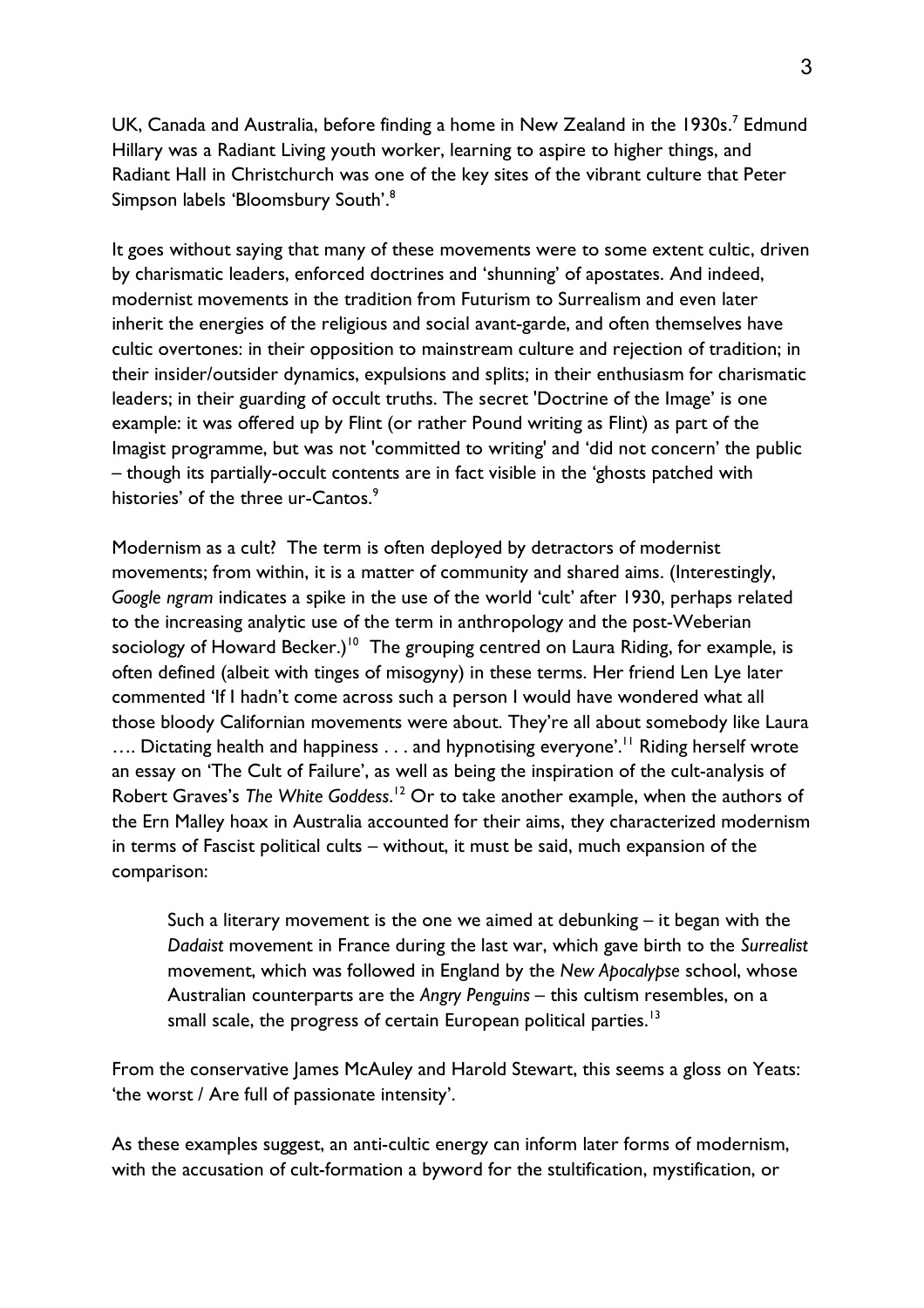inwardness of earlier movements, or for the compromised status of their leaders and aesthetic totems. In what follows, I will examine a number of texts which make use of cultic mockery before reflecting on some of the paradoxes of cult and anti-cult.

As my evocation of Quimby suggests, America – and especially California, in the eyes of many observers – was always particularly susceptible to cult-life. The term 'goat and adding machine ritual' in my title comes from Nathanael West's 1933 novella *Miss Lonelyhearts*, with its hysterical take on the (male) newspaper agony aunt. In a section of the novella peppered with allusions to *The Waste Land*, Shrike, the Mephistopheles of the editorial room, unfolds a clipping about an execution – quite bizzarely, this is an actual Associated Press article:

DENVER, COLO., Feb. 2 (A.P.) Frank H. Rice, Supreme Pontiff of the Liberal Church of America has announced he will carry out his plan for a 'goat and adding machine' ritual for William Moya, condemned slayer, despite objection to his program by a Cardinal of the sect … Prayers for the condemned man's soul will be offered on an adding machine. Numbers, he explained, constitute the only universal language.<sup>14</sup>

Shrike's deadpan comment is 'America has her own religions'. <sup>15</sup> He oversees Miss Lonelyhearts' work as secular prophet; as the constructed site of a mass cult in which personal lives are expressed in the public sphere – Shrike later labels him 'a still more swollen Mussolini of the soul' (133). Implicit in the satire of the passage is the fact that, as West is no doubt aware, Tragedy is in terms of its etymology 'goat-song', perhaps because a sacrificial goat, *tragos*, was the prize for the Athens play-competition, or because of the goat's association with Dionysus via the figure of the satyr.<sup>16</sup>

What is the quality of mockery in West's text and in others in which cult-life is alluded to? The figure of the 'Goat and adding machine ritual' was used by George Trow in his essay 'Collapsing Dominant', the 1997 foreword to the reissue of his fairly dyspeptic Jeremiad Within the Context of No Context (1981), describing the new television culture.<sup>17</sup> Trow's lively if somewhat patrician essay describes a version of what Norbert Elias had referred to as the birth of kitsch after the decline of court style at the end of the eighteenth-century; a loss of agreed social and aesthetic standards, and a resulting fall into the grotesque and localized.<sup>18</sup> But there is more to it than that. The combination of rationality and the absurd in the 'goat and adding machine' figure exemplifies Adorno's comments on modern belief systems like astrology. In a world that seems to be more of a 'system' than ever before, Adorno writes, believers

suspect that this closed and systematic organization of society does not really serve their wants and needs, but has a fetishistic, self- perpetuating 'irrational' quality, strangely alienated from the life that is thus being structured. Thus people even of supposedly 'normal' mind are prepared to accept systems of delusion for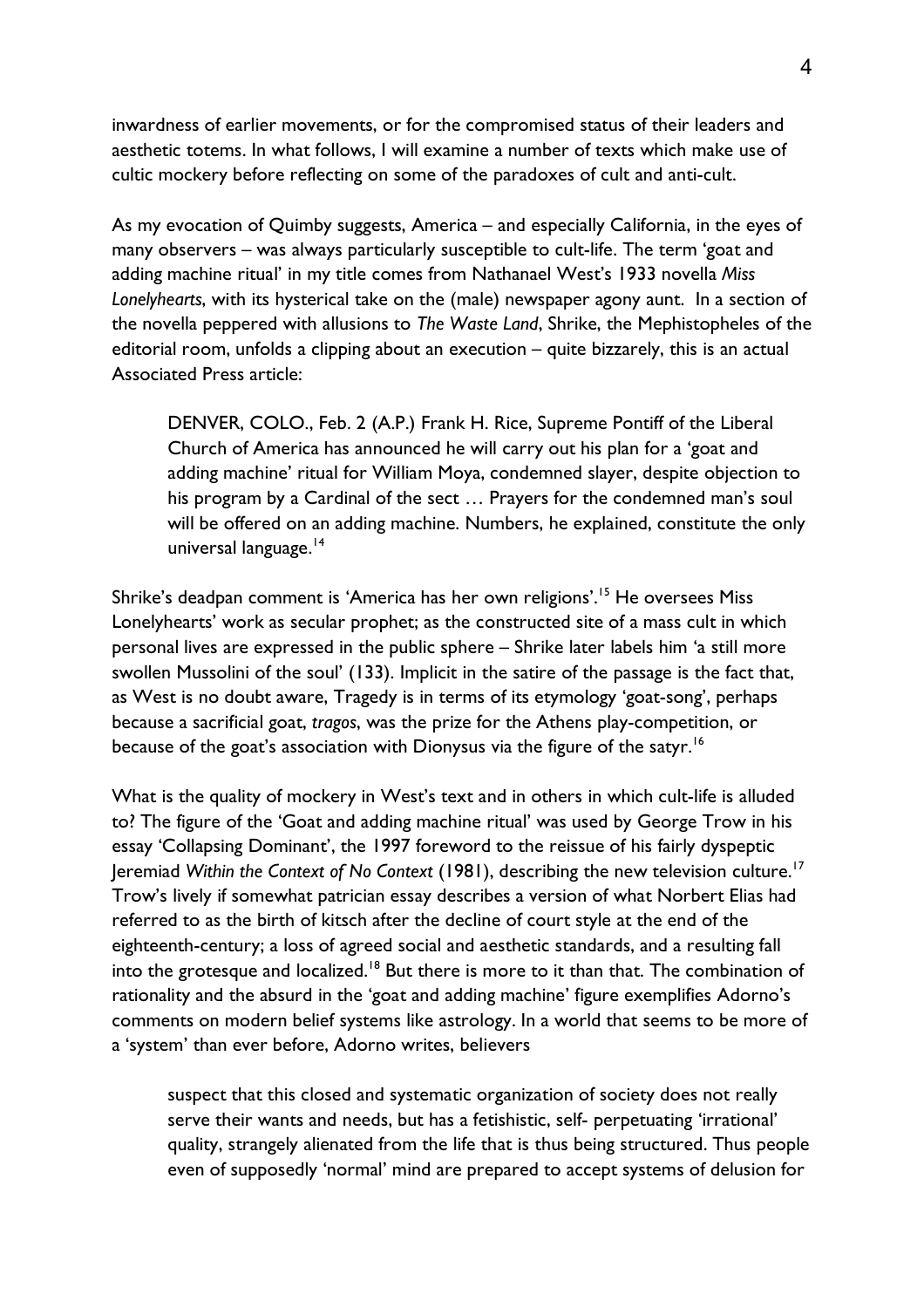the simple reason that it is too difficult to distinguish such systems from the equally inexorable and equally opaque one under which they actually have to live out their lives.<sup>19</sup>

This is to identify the cult in culture as a displaced form of its overall logic; both a recognition and misrecognition of system. In Adorno's dialectic of enchantment, the goat is happy animality, but also sexual voraciousness (with a glance at the American quack endocrine doctor 'Goat-gland' Brinkley); the adding machine is instrumental rationality but also paranoia and a fetishized control, as in Elmer Rice's 1923 play *The Adding Machine*. One might say that West's borrowed ritual aims to emblematize American culture with some precision.

But for all that this mockery characterizes the surface mess that is the novella, West's male agony aunt's combination of cliché and heartfelt nostrum itself has the flavour of cultic discourse (moderated by Shrike, with an eye to circulation numbers). This reflects the failure – typical in West's work – of art and morality to detach itself from the kitsch materials of mass culture. In the section entitled 'Miss Lonelyhearts Returns' he sees that 'Crowds of people moved through the street with a dream-like violence' (115), but all that the sight of them can do is prompt him to 'generalize' (that is, preach) impotently on the 'Christ-dream' in evidently clichéd terms. We move towards the neurosis and violence which West saw as fundamental to American life.<sup>20</sup> For West violence is generated as part of the process by which a collectivity is constituted. If we take the most influential account of the religious cult in modernism to be *The Golden Bough*, it is worth remembering that Fraser's book begins and ends, ten volumes later, with the Cult of Diana at Nemi, near Rome, and with the priest-king who must be killed by his successor, using as weapon a bough from the sacred tree – with an original act of cultic violence and renewal.<sup>21</sup> Miss Lonelyhearts has been messing around with a reader, Mrs Doyle; the novel ends with him rolling down the stairs with the scorned and crippled Mr Doyle and his discharging gun. West's text thus ends with the possible sacrifice of its would-be cult leader; with violence and falling bodies; but also with a comic and potentially fatal collapse of distance.

We can consider a related American moment. In Bryher's semi-autobiographical novel *West* (1925), Nancy (a version of Bryher) and the American-born Helga (a version of H.D.) are escaping a Europe that still 'reeks of war'. Visiting California and staying among over-clubbable Americans at Carmel, they watch, with some wonderment, the crowds watching movies being filmed on the shore.<sup>22</sup> Throughout the novel Nancy's sharply satirical view of America is contrasted with Helga's tendency to silence. At the point where they descend to breakfast at their resort, they encounter an American collectivity in the form of advertisements on packets on every table: 'To Keep Regular Eat Kellogg's Krumbled Korn'. J. H. Kellogg's digestive empire had its own philosophy and its own resort at Battle Creek, Michigan, with links to Bernarr Mcfadden and other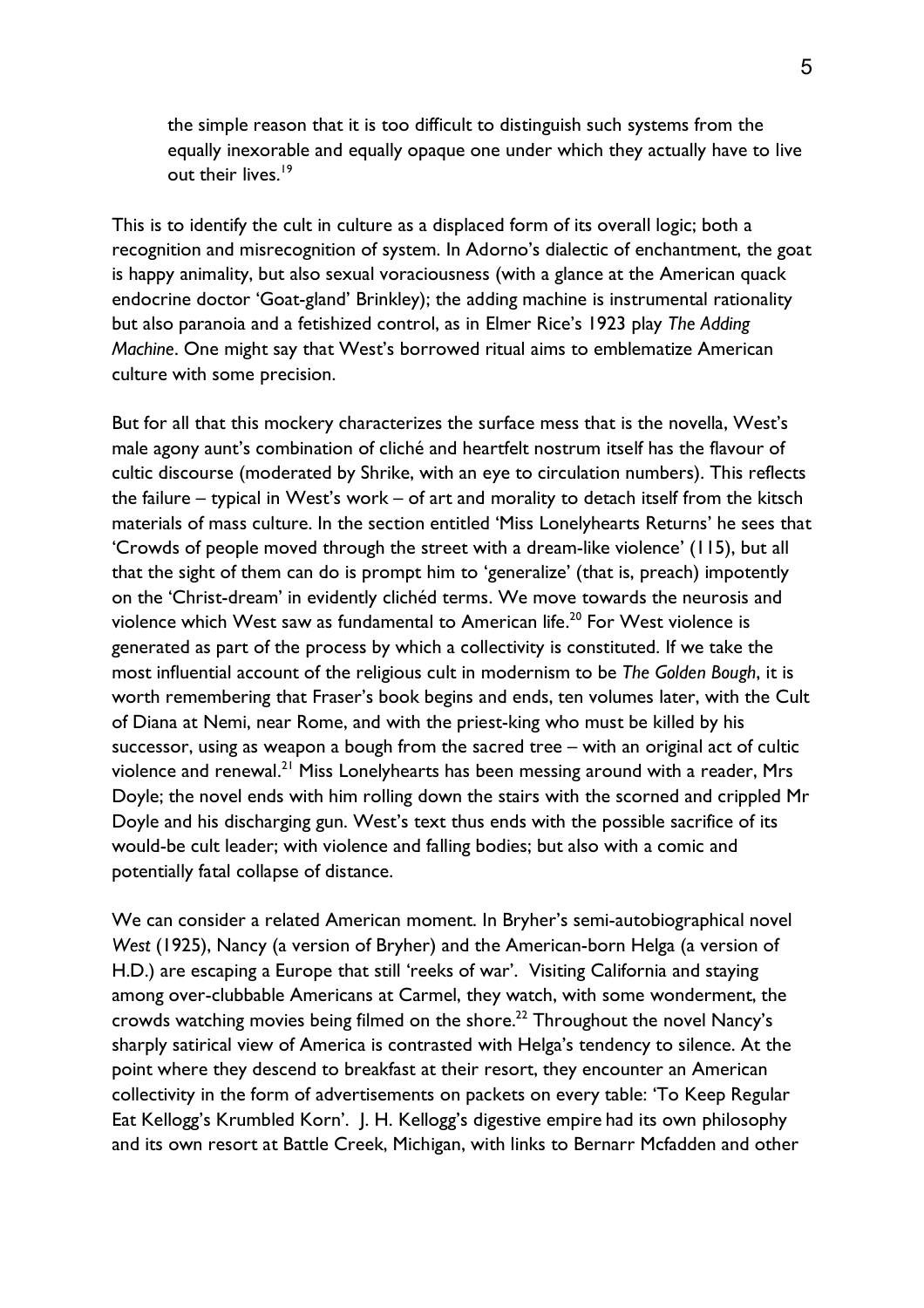health reformers, and to the Seventh Day Adventist church.<sup>23</sup> If Nancy objects to inyour-face constipation cures at breakfast; Helga objects to the topic altogether:

'Do you not think this advertisement of a common misfortune a little unseemly?' Nancy suggested, pointing to the nearest packet. 'Especially as Anne writes that they have had the *Little Review* up again for printing another chapter of Ulysses? 'Oh, Nancy, must you always comment on the national customs. And at breakfast too.'

'It suggests so much the model nursery … But can't people look after themselves quietly and decently as a matter of course. Why the advertisements? And in such large letters?' (93)

Advertising becomes a commercially constructed form of cult-life like that even more sharply delineated in the films. Nancy goes on to suggest some 'amusing' (and presumably obscene) epigrams from the Greek anthology might be frescoed around the dining hall 'as a challenge to the Krumbled Korn'. But Helga's eventual reply to this banter, which aligns Modernism with a healthy crowd-taunting, is this:

'To you this is just an amusing joke. But suppose you had been brought up amongst these people. Without the Anthology. Without Joyce. Without any of the current English jokes. It would seem merely indecent. You would want to shut your eyes or go away – anything to get out of the sight of it.' (94-95).

This is to say that to be a mocking outsider is easier from the secure standpoint of another group; to fall away from a collective from within as a kind of apostate is the more radical action, with silence and darkness possible outcomes – though in Bryher's idealized version of H.D., this is a kind of balanced detachment.

*West* depicts a double falling-away. Nancy abandons the 'immense waste unconscious of one's thoughts' which is America and returns to Europe's more rooted life (136-37). But her journey across the continent in a train, described near the end, teaches her to see Europe more sharply, and as she observes young Americans, she sees a modernity which involves heightening of tension between young and old, innovation and tradition. There is no longer a collective life free of such perspectivism. There is also, implicitly, a heightened awareness of the personal difficulty of Helga's exile. A discussion between Nancy and the American Magnus late in the novel, in Greenwich Village just prior to the women's return to Europe, suggests that America is the place of disentanglement: '"Civilization has become too oppressive," Magnus said, pushing his chair back. "All one can do is try to prevent it stifling one too much. One must leave everyone to their own personal tangles." Nancy replies: '"But there are environments out of which it is impossible to break alone. Though that applies more to England…."' (186). Californian mockery, at this point, has been replaced by admiration for the American self-reliance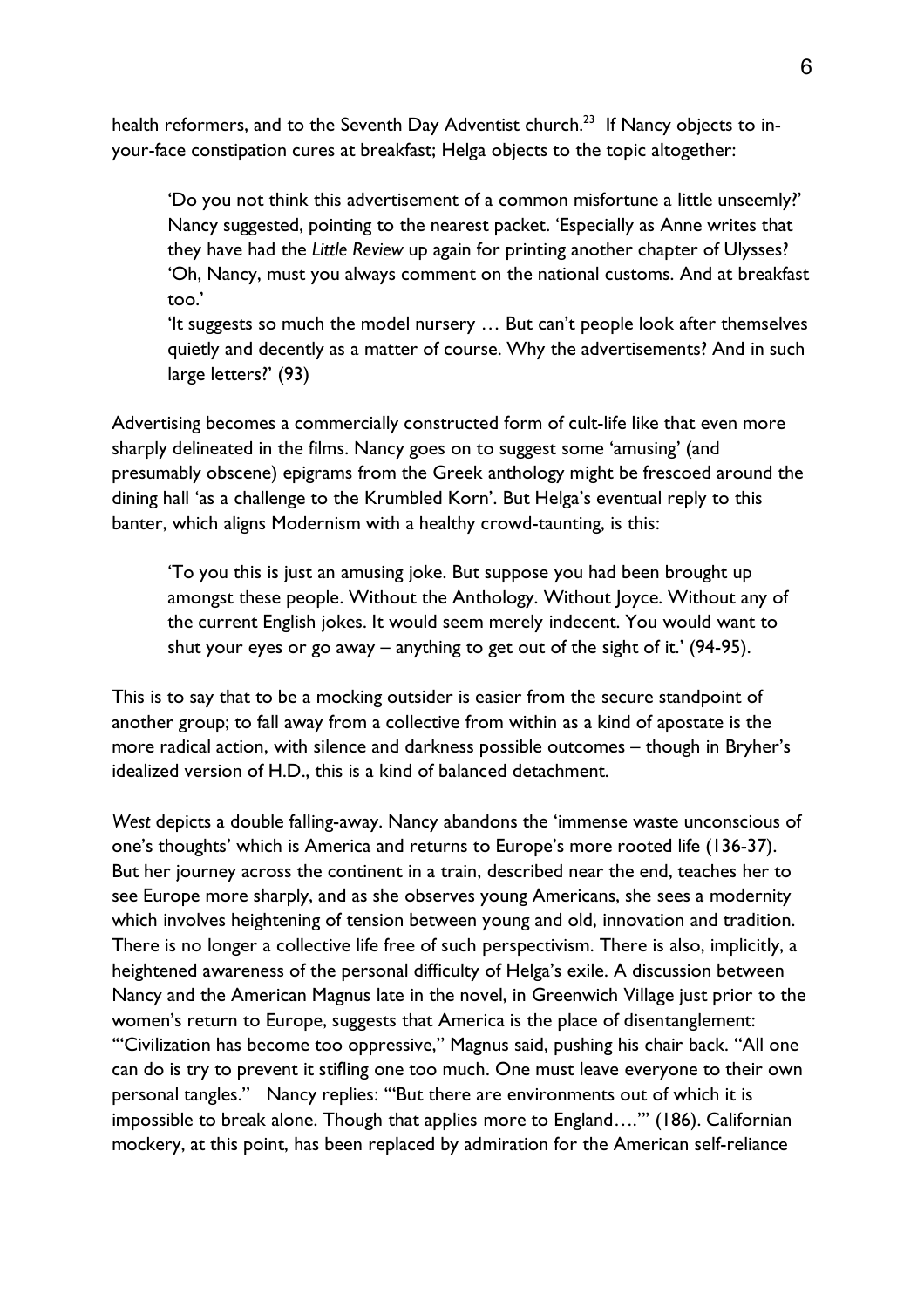incarnated in Magnus and Anne Trollope (the latter a version of Marianne Moore), for the ability to live apart from others.

We can return, with Bryher, to the UK. My third, admittedly even more minor-key cultic moment is from Huxley's country-house comedy and parody of the Garsington circle, *Crome Yellow* (1921). Here is Mrs Wimbush, the lady of the house:

'I have the Stars . . .' She picked up the sheet of paper that was lying on the blotting-pad. 'Inman's horoscope,' she explained. '(I thought I'd like to have a little fling on the billiards championship this autumn.) I have the Infinite to keep in tune with,' she waved her hand. 'And then there's the next world and all the spirits, and one's Aura, and Mrs. Eddy and saying you're not ill, and the Christian Mysteries and Mrs. Besant. It's all splendid. One's never dull for a moment.<sup>24</sup>

This is akin to what Weber called the 'routinization of charisma', the flaccid language of the newspaper assimilating the sacred texts of Christian Science and Theosophy.<sup>25</sup> Like 'The Waste Land', Crome Hall does all the cults at once, from horoscopes and free love to Lawrentian vitalism. The empty nostrums and automatic writing of the secular prophet Mr Barbecue-Smith, whom Mrs Wimbush has invited to Crome, represent the Subconscious Taylorized in a manner akin to Kellogg's alimentary efficiency. As he tells Denis: 'I canalise it. I bring it down through pipes to work the turbines of my conscious mind.' (34) 'You understand me now when I advise you to cultivate your Inspiration. Let your Subconscious work for you; turn on the Niagara of the Infinite' (35). Denis is right to be concerned at the outcome – dicta like 'The Mountain Road may be steep, but the air is pure up there, and it is from the Summit that one gets the view' – but cliché is something like the point, a mode of discourse which locates meaning in collective voice. Even modernism is sucked into this semantic vacuum, as the relentlessly on-trend Mary witlessly attacks the artist Gombauld (a version of Mark Gertler) for his lapse from abstraction into the figurative.

*Crome Yellow* is a novel in which nothing significant happens, in which the individual subsists within the mechanical comings and goings of a slack collective. The novel has no real equivalent to West's climactic collapse, but nevertheless as Denis leaves the house at the end of the novel, disappointed at his impact there, the barometer drops in bathetic sympathy:

Mechanically he tapped the barometer that hung in the porch; the needle stirred perceptibly to the left. A sudden smile lighted up his lugubrious face.

 'It sinks, and I am ready to depart,' he said, quoting Landor with an exquisite aptness. He looked quickly round from face to face. Nobody had noticed. He climbed into the hearse. (173-74)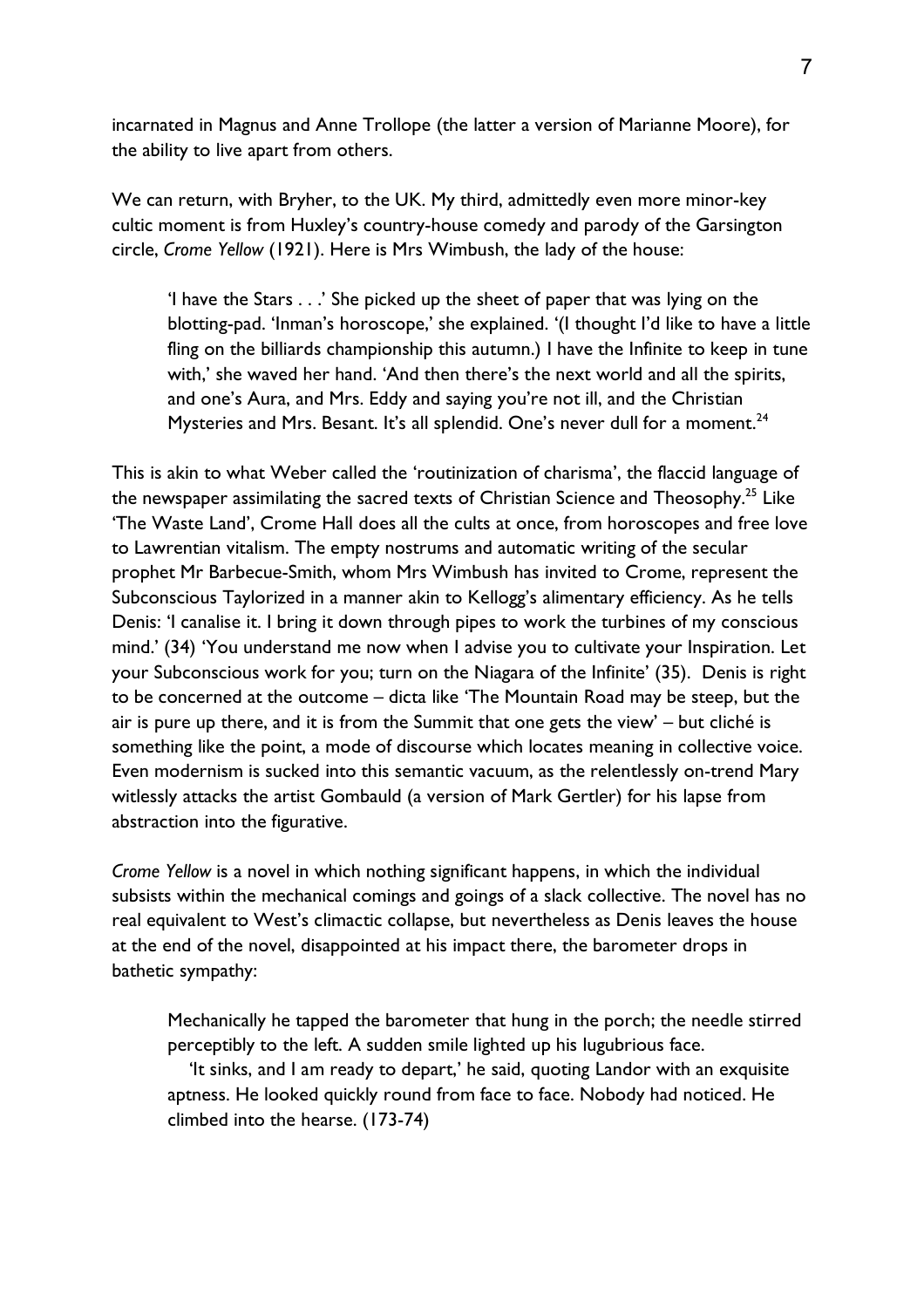This merely mechanical punning is anything but exquisite or apt, a parody of the hauteur of Landor's 'dying philosopher', literalized in the taxi-as-hearse.

My fourth moment is in John Rodker's largely autobiograpical *Memoirs of Other Fronts* (1932). The second section, which was written earlier than the others and a version published separately in French, describes the experiences of a Conscientious Objector at a labour camp on Dartmoor. Rodker is concerned with collective activity conceived under the sign of mimesis – this is ultimately the war itself – and the individual's fall into dissidence first as a C.O. and then as a deserter. In the wake of the death of an inmate at the camp, puncturing its ennui, a rumour of the world's end sweeps different groupings:

The Plymouth Brethren with their thirty sub-sections, the Seventh Day Adventists, the Sandemanians, Middletonians, Swedenborgians, British Israelites, Sanctified Sons of the Savior and other churches met for prayer in cells; howled, quaked, spoke with the gift of tongues … The I.B.S.A. [later the Jehovah's Witnesses] alone was cool, for had not Pastor Russell proved that there could be no millennium till 1925?<sup>26</sup>

In disgust the narrator walks away from the scene of cultic fragmentation: 'I saw there was no movement' (191). Later, hiding out in London, he reflects on the collective death-drive embodied in the war, and his detachment from others:

I am puzzled and rather ashamed of how little I thought of the front, of how untouched I was by the fate of so many of my own generation. I felt nothing but a determination not to be involved. The word 'Mess' resumed all my ideas on the subject, a passion of fear, terror of being involved, and anger with it. (193)

'Mess' indeed, as he imagines 'the gaping abdomens that spill out their intestines, the bloody waste of limbs, all the destruction' (195). The book provides an example of 'cooking with mud', in that its parts lie scattered and it could barely be said to even approach a coherent plot, while putting its disorder to work as a response to war. $27$ One of the oddest things in this very odd text is the way in which the narrator's struggle for custody of his daughter in the later sections of the book, set a decade later, is expressed in terms of an obsessive preoccupation with constipation, with elaborate and repeated descriptions of twisted entrails, of costiveness and medicines, and of his almost-adolescent daughter on her 'pot'. When he seems for a period to win the custody battle her is waging with his wife, there is a climactic bowel movement in which the colonic blockage falls from him. The grotesque body and physiological preoccupations are characteristic of Rodker, but my more immediate point is that the 'movement' here represents a voiding of involvement with, anger at, and dependence on others.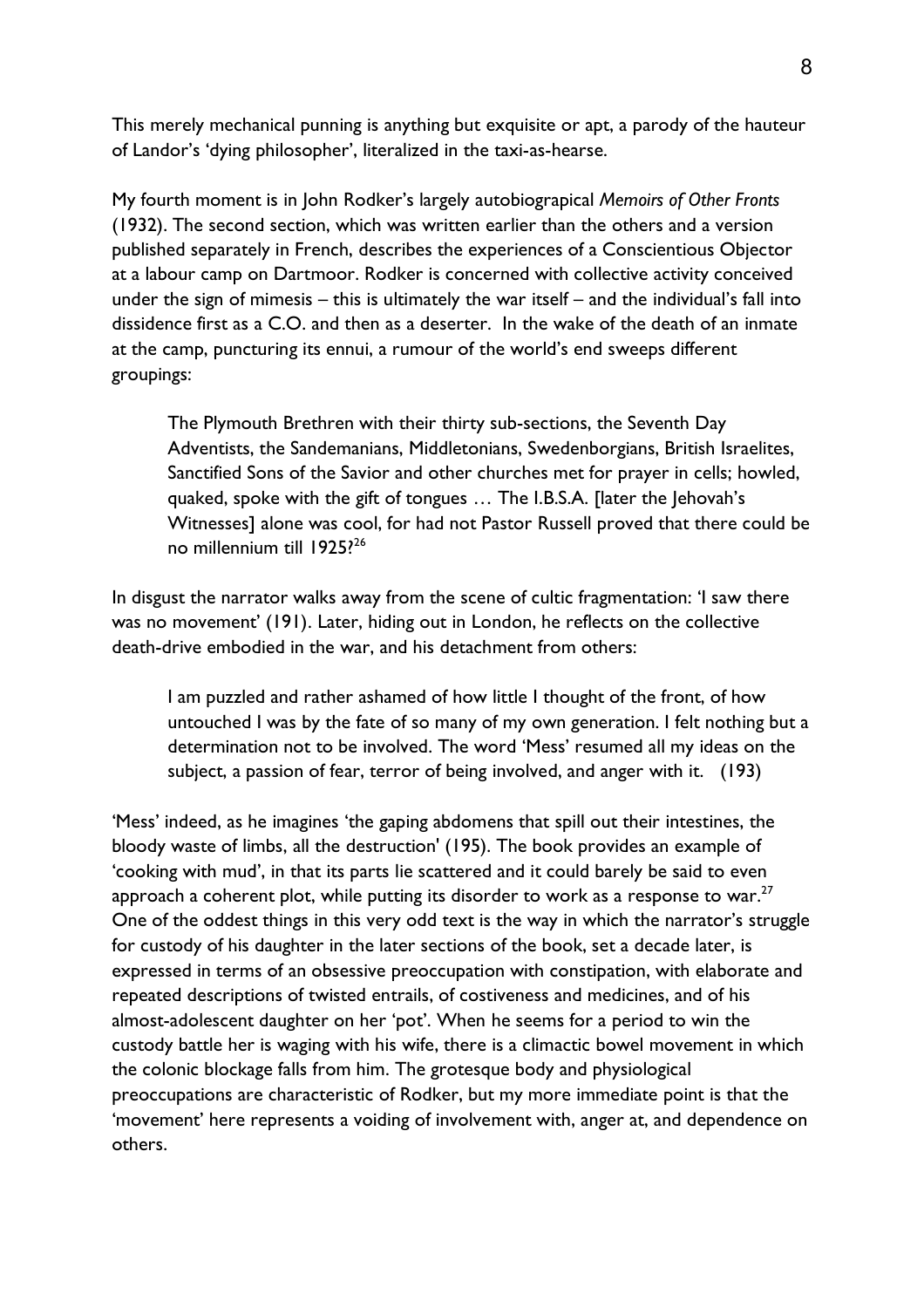My brief final example is from perhaps the best-known of all modernist attacks on cultlife, Ralph Ellison's complex depiction of a displaced version of the American Communist Party in *Invisible Man* (1950). Ellison's novel relates to his own 1930s radical experience as revisited in a Cold War context, but also attacks the earlier cult of Booker T. Washington, and indeed various versions of cultural paranoia, most centrally the system of race itself and the cult of white supremacy – though within a text in which paranoia is a narrative mode, in its deployment of a narrator who is in the body of the text constantly influenced and written by others, kept running, and who, having become aware of his entanglement, seeks to re-wire America's power system in his underground hideaway. The narrator's identification of himself as a 'tinkerer' and the meta-narrative's sucking in of the range of African American history suggests this desire to connect and relay, to both reveal power and flee from it. $^{28}$ 

I would single out two tropes which dominate Ellison's analysis: firstly, that of seeing around corners – a metaphor repeatedly invoked in the text – contrasted with the Cyclopean and monocular vision of the historical materialist Brother Jack, with his sacrificial glass eye in the glass of water and the Invisible Man's question: 'Which eye is really the blind one?'<sup>29</sup> The moment where the Invisible Man in his underground hole aligns two scraps of writing and sees that the Jack who signs his membership card and the person who denounces him are the same represents a climax of the stereoscopic. Secondly, the metaphor of falling – falling into the underground; falling dead on the ground, as Brother Tod does; falling out of history at Reinhardt and the Invisible Man eventually do. Varieties of fall or falling-away dominate the endings of Ellison's episodes; and falling repeatedly signals a deviation from the straight path of an imposed cultural narrative, into a kind of pregnant nothingness, a space of attentive waiting and listening from which an awakening is anticipated, but never seen in the text, except of course in its own achieved shape. Since sound *can* be heard coherently around corners, unlike light, the two metaphors come together at the point of reception – the novel repeatedly figures itself in sonic terms – as we listen to the echoes of historical struggle from a wired-up cellar in which the Invisible Man may illuminate himself, but cannot be seen by others in the world he inhabits.

### **'Imitative Machinery'**

In all these texts, modern cult-life is indeed depicted as neurosis; it is mocked and repudiated but there is little sense of a firmer grounding outside the fragmentation of culture into cult. In order to take that line of thought a little further I want to turn to the modernist text in which the term 'cult' is most often deployed, Wyndham Lewis's polemic against the machinery of influence in *The Art of Being Ruled* (1926) – a text which questions all social categorizations. Lewis often uses the world 'cult' as a point of attack, here and elsewhere: the cult of cleanliness; of the amateur; of the child; of the artist; the time-cult – and later, or course, the Hitler cult. 'We are all the patients of a great cult' he says near the end of *the book*. 30 In the ''Natures' and 'Puppets'' section Lewis focuses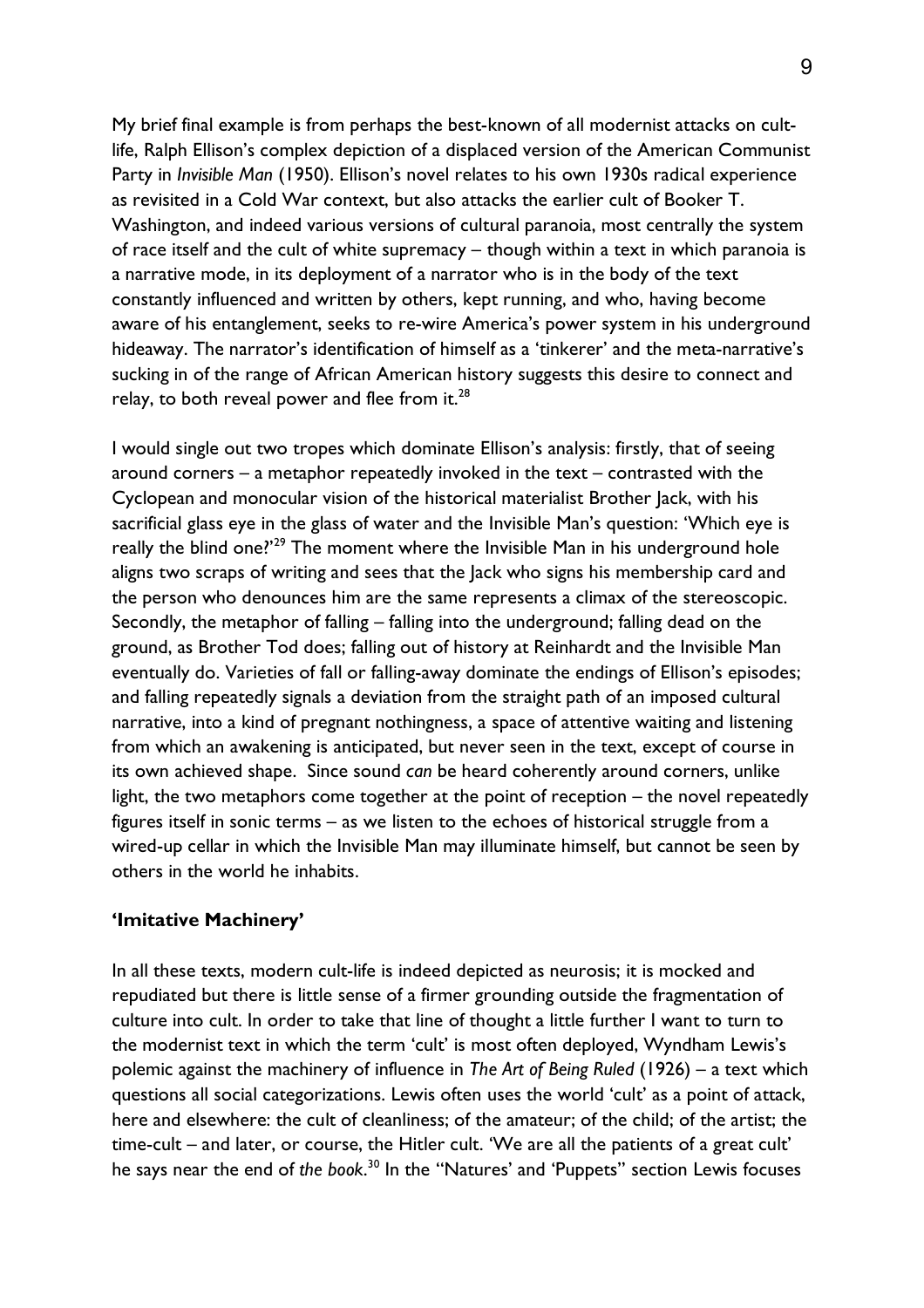on the paradoxes of individuation and self-expression channelled through group activity or 'type-life', typified by the sarcastically-named (and presumably German) '*Rhythm-army of naked male life*' or '*Naked Men's Club of Sun-pals*'.<sup>31</sup> He continues:

There is really less choice every day: the number of group-personalities available, of course, diminishes just as the number of newspapers decreases. And it seems impossible to dispute that, as regards this side of life, and leaving aside the threat of unemployment and fresh wars, people have never been so happy. The Not-Self (and *not* the self at all) is the goal of human ambition. And not 'freedom,' or the eccentric play of the 'personality,' but submission to a group-rhythm, is what men desire. (149)

What for Adorno is the arbitrary and empty nature of mass-cultural identifications is for Lewis a fall into the automatism of 'obedient, hard-working machines' (151), and thus into non-being. It is also a fall into the empty time of fashion, which for Lewis is the realm of the domestic rendered public: a temporal suspension in which there is no real action, only mimesis. The drive to non-being is implicit in the cult as it attempts to answer the question 'How should I live?' in a world where the ties of community have become a series of consumer choices.

In the passage cited, the opposition is of type-life to '"freedom," or the eccentric play of personality', which is itself often a kind of manufactured and shifting emptiness for Lewis, despite his celebration elsewhere of personality as individual and artistic self-presence. As Heather Arvidson puts it, 'Lewis differentiates the kind of personality that Persons have from "personality" as popularly endorsed by the mass-acculturated crowd.<sup>'32</sup> Only the 'free intelligences in the world' escape such conditioning, Lewis suggests, and he goes so far as to speculate that an incipient speciation is at work: 'a new duality of human life … issuing in a biologic transformation' (364). But that Darwinian speculation, very near the end of the book, is atypical; there is in fact very little sense of anything other than cheerful negation in Lewis's compendious exposures of cultic folly, as he works his way through fashion, gender, homosexuality, art, science, interiority and so on. Lewis insists that words are his weapons, but faced with parading rhythm-armies of naked men the not-self threatens to overwhelm his text, rendering his stance sterile and solipsistic.

I'll conclude with a few thoughts on what seems to me to underlie this problematic. As I suggested, modernist movements themselves often contain cultic elements, albeit relatively lightly enforced, mobile and often ironically framed, like the ritual of *The Waste Land*. Unsurprisingly then, one of the cults that Lewis attacks most strongly is that of modernism itself, in its guise as time-cult, the vehicle of the 'revolutionary simpleton', the 'creature of fashion' who is 'frightened and scandalized by the apparition of anybody who opposes any group or collectivity whatever'.<sup>33</sup> Lewis's own destructive progress is itself illustrative of the trajectory of cultic mockery: from cult-leader of the 'Men of 1914', blasting all outsiders, to the solitary post-war stance of the 'Enemy', attacking all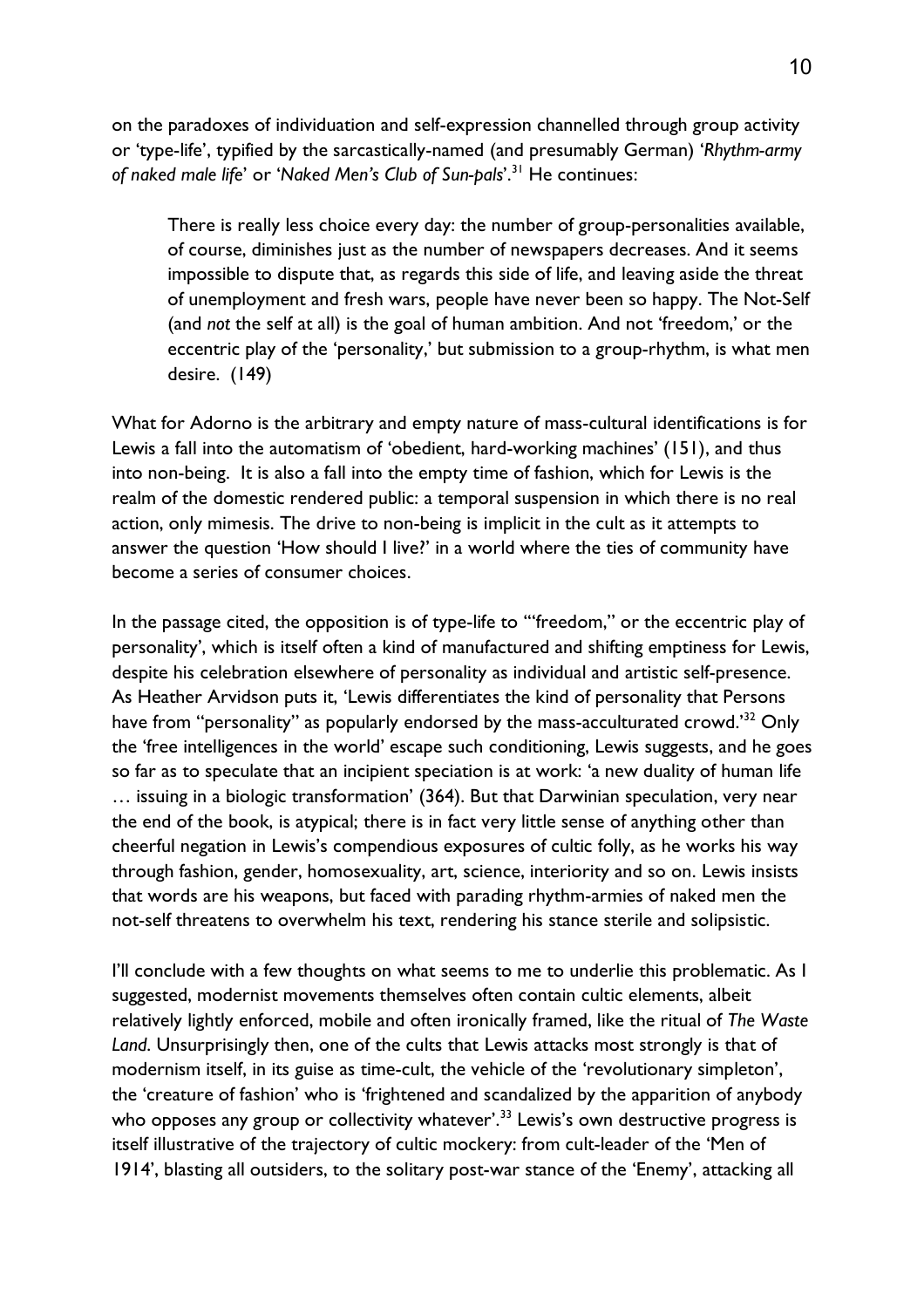insiders and repudiating Pound, Joyce and Eliot, but also deferring any positive statement of belief ('To specify further or even to outline the particular beliefs that are explicit in my criticism would require another book. That I propose soon to publish').<sup>34</sup>

What Lewis called 'group-rhythm' can be mapped onto Weber's notion of 'clan [or group] charisma', first articulated around 1920 in his study of Hindu casts. For Weber, within the cult's self-admiration and reinforcement of collective norms lingers – in an inherently conservative fashion - the magical inheritance of an original charismatic groupleader.<sup>35</sup> In Norbert Elias's more secular development of Weber's thought a 1964 centenary essay 'Group Charisma and Group Disgrace', the denigration and shaming of outsiders through mechanisms such as gossip (rather than a magically-derived charisma) is what maintains a group's integrity, as well as individual self-image.<sup>36</sup> To fall from the group – to reject all cult-life – is to risk exclusion, and to struggle as Lewis did with the difficulty of self-definition, and with the minutiae of the aesthetic-rendered-social. At the same time, Weber implies that to remain within the group is to succumb to conservatism and routinization.

In all the examples I examined, what Rodker called 'the terror of being involved' leads to a fall away from cult-life, often expressed in terms of violence and its aftermath. But the outcome is not a positive self-affirmation or renewal freed from the constraints of an external method or set of rules. Rather we fall into bathos, nothingness, or at best a temporally suspended state. That might be said to be true of other mid-century texts of cult-analysis like *Nineteeen Eighty-Four,* and – remembering Newman – an expulsion from the collective into a void is also present in novels about Catholic education like Antonia White's *Frost in May* and Olive Moore's *Celestial Seraglio*; or even in texts like Thomas Mann's *The Magic Mountain*, which has at its centre an extended dialogue between a Freemason and a Jesuit, before Hans Castorp breaks free and falls from his mountain into the fog of war.

As Trotter has suggested, Modernism often seems to offer the reader the authority of the expert or charismatic possessor of arcane knowledge, though that offering lurks close to a paranoia in which meaning must be forced on the world. Cultic mockery is something like the complement of that paranoia, I would suggest. The mocker of collective enthusiasms seems to sense that to stand, rather than to fall away, would be to risk the loss of identity. But at the same time, just as modernist cultism thrives on self-revelation, cultic laughter seems to propose that the only real alternative to the ludicrousness of the cultic world is the risk of bathos or, at best, a deferred sense of an authentic self. In that sense, Groucho Marx may seem the perfect modernist: who would want to belong to a club that wanted you as a member?<sup>37</sup>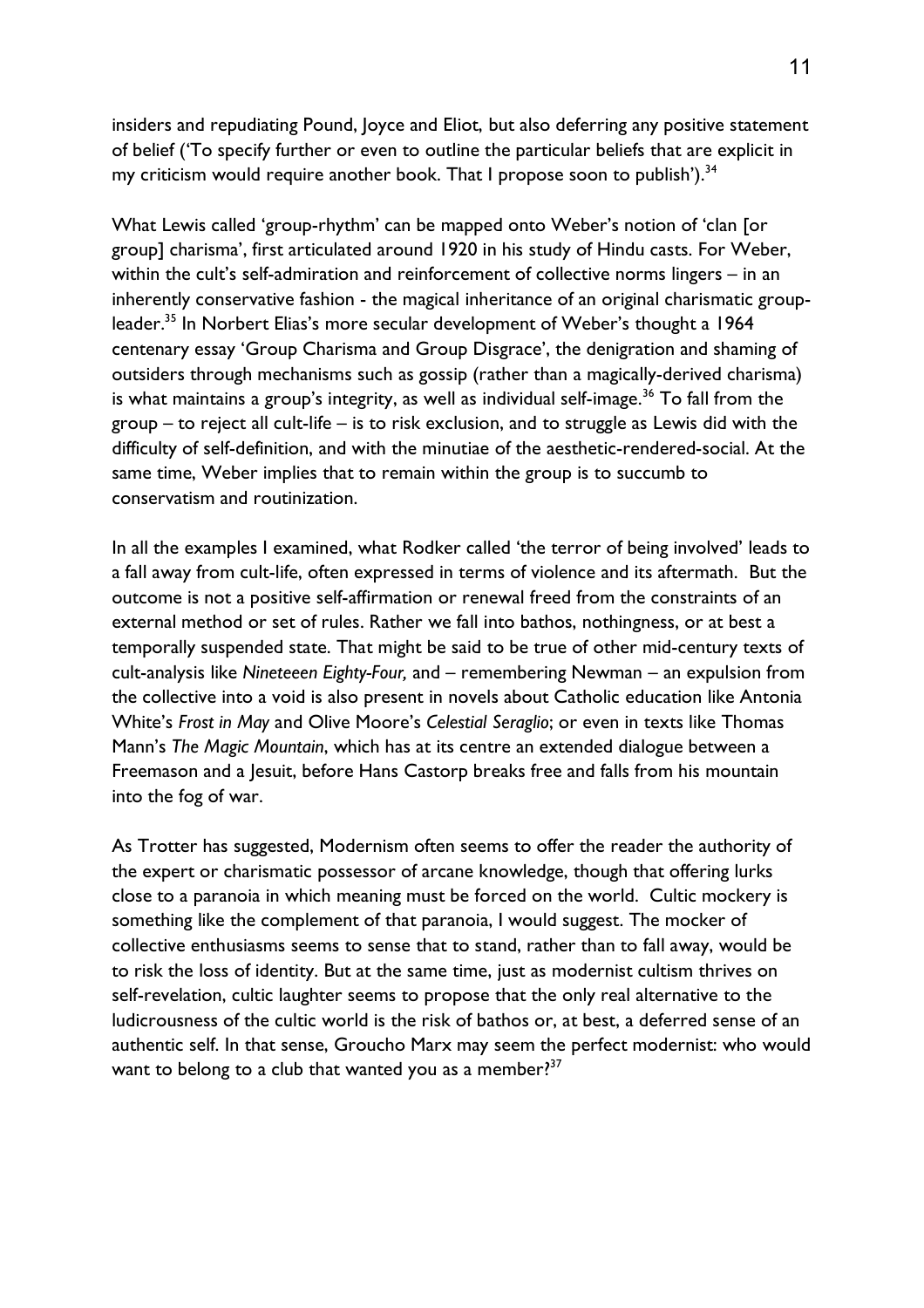### **Notes**

l

<sup>1</sup> W. B. Yeats, *The Collected Works of W.B. Yeats*, Volume I, *The Poems*, rev. 2<sup>nd</sup> edn., ed. Richard J. Finneran (New York: Scribner, 1996), 210.

2 One vein of aggressive mockery is discussed in Jonathan Greenberg's *Modernism, Satire and the Novel* (Cambridge: Cambridge University Press, 2011), which considers a number of the authors discussed below.

<sup>3</sup> David Trotter, *The Making of the Reader* (London: Macmillan, 1984), 27.

4 John Henry Newman, *Loss and Gain: The Story of a Convert* (London: James Burns, 1848), 381.

5 Louis Golding, 'Luigi of Catanzaro', *The New Coterie* 4 (Autumn 1926), 56-57. This much-reprinted story, which mocks anti-Semitism, first appeared in Henry Hurwitz's *The Menorah Journal* 11:6 (December 1925).

6 See e.g. Alex, Owen, *The Place of Enchantment: British Occultism and the Culture of the Modern* (Chicago: University of Chicago Press, 2004); Leigh Wilson, *Modernism and Magic: Experiments with Spiritualism, Theosophy and the Occult* (Edinburgh: Edinburgh University Press, 2013);

<sup>7</sup> Lyman Tower Sargent, 'Herbert Sutcliffe and Radiant Living: Self-Help and New Thought in New Zealand', *Utopian Studies* 23:1 (2012), 2-27

8 Peter Simpson, *Bloomsbury South: The Arts in Christchurch 1933–1953* (Auckland: Auckland University Press, 2016).

9 'F. S. Flint, 'Imagisime', *Poetry* 1 (March 1913), 199. In *Stone Cottage: Pound, Yeats, and Modernism* (New York: Oxford University Press, 1988), 31-32, James Longenbach suggests that the occult doctrine underlying Imagism was revealed in Pound's short piece 'Ikon', published in the only issue of *The Cerebralist*, Dec. 1913.

<sup>10</sup> See Geoffrey K. Nelson, 'The Concept of Cult', *The Sociological Review* 16:3 (1968), 351–62.

<sup>11</sup> Interview quoted in Roger Horrocks, *Len Lye: A Biography* (Auckland: Auckland University Press, 2001), 109.

<sup>12</sup> Laura Riding [as 'Madelaine Vara'], 'The Cult of Failure', *Epilogue* 1 (1935), 60-86.

<sup>13</sup> Michael Heywood, *The Ern Malley Affair* (London: Faber & Faber, 2003), 174.

<sup>14</sup> Nathanael West, *Miss Lonelyhearts*, in *Novels and Other Writings*, ed. Sacvan Bercovitch (New York: Library of America, 1997), 65. Shrike's cutting is based on a 1930 A.P. release which appeared in a number of local newspapers.

<sup>15</sup> On Shrike's 'deadpan' and mediatized satire, see the attentive reading in Justus Nieland's *Feeling Modern: The Eccentricities of Public Life* (Urbana: University of Illinois Press, 2008), 195-218.

<sup>16</sup> See Ian C. Storey and Arlene Allan, *A Guide to Ancient Greek Drama (Oxford: Blackwell,* 2005), 74.

<sup>17</sup> George W. S. Trow, *Within the Context of No Context* (New York: Atlantic Monthly Press, 1997), 14-15.

<sup>18</sup> Norbert Elias, 'The Kitsch Style and the Age of Kitsch', *The Norbert Elias Reader*, ed. Johan Goudsblom and Stephen Mennell (Oxford: Blackwell, 1998), 26-35.